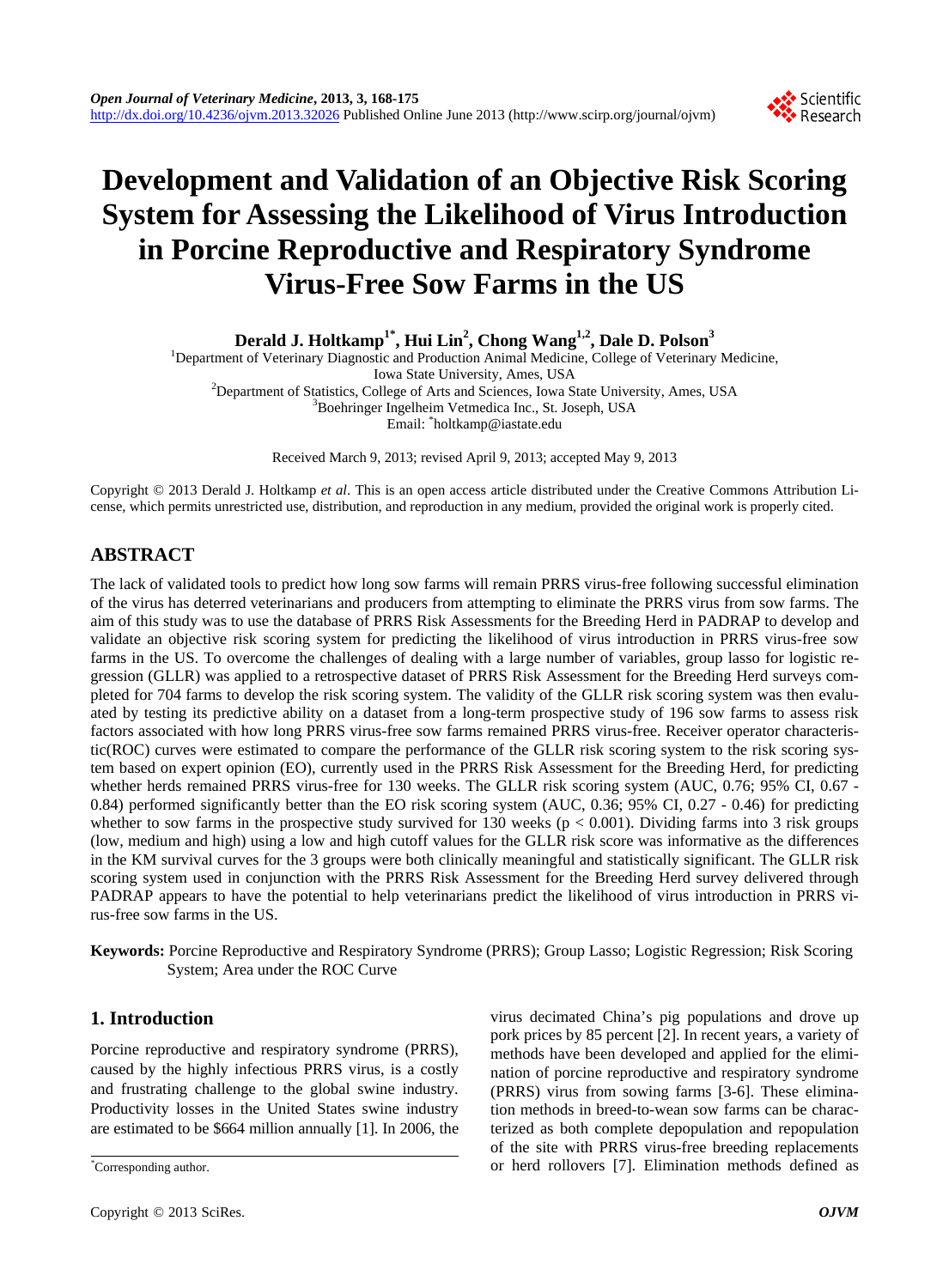herd rollovers involve eliminating the virus without completely depopulating and repopulating the site with PRRS virus-free breeding replacements. Herd rollovers are generally less expensive to execute compared to complete depopulation and repopulation. However, keeping farms free of the PRRS virus long enough to recover the costs of eliminating it has proven to be challenging. Furthermore, clinical PRRS outbreaks caused by re-introduction of the virus into farms where the virus has been eliminated are often more severe due to the lack of immunity in subpopulations or the entire sow farm [1].

The decision to eliminate the virus from a sow farm depends on three factors: 1) the probability of success in eliminating the virus; 2) how much it will cost to eliminate the virus and 3) how long the sow farm is expected to stay PRRS virus-free. If done correctly, the probability of success for both complete depopulation and repopulation with PRRS virus-free breeding replacements and herd rollovers is highly and reasonably predictable. The cost of eliminating the virus is predictable but will vary according to the method used as well as such things as availability of space for breeding replacements and other factors. How long the sow farm is expected to stay PRRS virus-free, however, is highly variable and unpredictable. An approach that enabled producers and veterinarians to systematically evaluate and predict the risk of virus introduction in PRRS virus-free sow farms would remove some of the unpredictability and would be helpful for evaluating whether to attempt PRRS virus elimination.

In human medicine a plethora of scoring systems have been developed and used to systematically evaluate and predict outcomes and there are a few in veterinary medicine as well. For example, Rockar *et al*. developed an animal trauma triage scoring system for comprehensively assessing the veterinary trauma patient [8]. However, development of scoring systems in veterinary medicine at the animal or herd level has been inhibited by the lack of sufficient data on risk factors, and clinical outcomes needed to develop them.

The American Association of Swine Veterinarians (AASV) Production Animal Disease Risk Assessment Program (PADRAP) was developed to help the swine industry better understand, measure and benchmark biosecurity and disease risks faced by swine producers [9]. Risk assessment surveys including the PRRS Risk Assessment for the Breeding Herd are delivered through PADRAP. The PRRS Risk Assessment for the Breeding Herd includes a large number of questions regarding risk factors for clinical PRRS outbreaks for individual sow farms including those caused by the introduction of the PRRS virus in farms previously free of the virus. AASV members use the PRRS Risk Assessment for the Breeding Herd to help producers quantify and systematically assess risks that may be associated with PRRS outbreaks.

Risks are quantified using a risk scoring system based on expert opinion (EO). Approximately one hour is required to complete the survey. As assessments are performed the completed surveys are added to the dataset maintained at the Iowa State University College of Veterinary Medicine. The ability of the current EO risk scoring system, used to quantify risk in the PRRS Risk Assessment for the Breeding Herd, to predict the likelihood of PRRS virus introduction has not been assessed.

The aim of this study was to use the database of PRRS Risk Assessments for the Breeding Herd in PADRAP to develop and validate an objective risk scoring system for predicting the likelihood of virus introduction in PRRS virus-free sow farms in the US. To overcome the challenges of dealing with a large number of variables in the model, group lasso for logistic regression (GLLR) [10] was applied to the retrospective dataset of PRRS Risk Assessment for the Breeding Herd surveys for 704 farms to develop the risk scoring system. The validity of the GLLR risk scoring system was then evaluated by testing its predictive ability on a prospective dataset. The validation was performed with data from a long-term prospective study of 196 sow farms to assess risk factors associated with how long PRRS virus-free sow farms remained PRRS virus-free.

#### **2. Methods**

### **2.1. Data Used to Develop the Risk Scoring Systems**

Version 2 of the PRRS Risk Assessment for the Breeding Herd was developed using a group consensus approach with the aid of the PRRS Risk Assessment Working Group composed of 21 veterinarians and researchers with expertise in PRRS. Questions about risk factors for the occurrence of clinical PRRS outbreaks and possible responses were identified by the group. A Delphi survey approach was used with this group to establish importance levels for the questions and risk scores for each response. These importance levels and risk scores estimated on the basis of a consensus of expert opinion were considered an initial estimate.

The EO risk scoring system developed by the working group involved assigning 1 of 7 possible discrete risk points that ranged from 1 to 100. The working group assigned risk points according to the estimated strength of the causal association between each response and the occurrence of clinical outbreaks of PRRS as the event of interest, 1 being the weakest and 100 the strongest association. The 7 possible risk points were 1.0, 2.2, 4.6, 10.0, 21.5, 46.4 and 100.0. Use of discrete values, rather than a continuous scale from 1 to 100, was used to avoid conveying a level of precision that is greater than can be justified with the estimation of risk scores on the basis of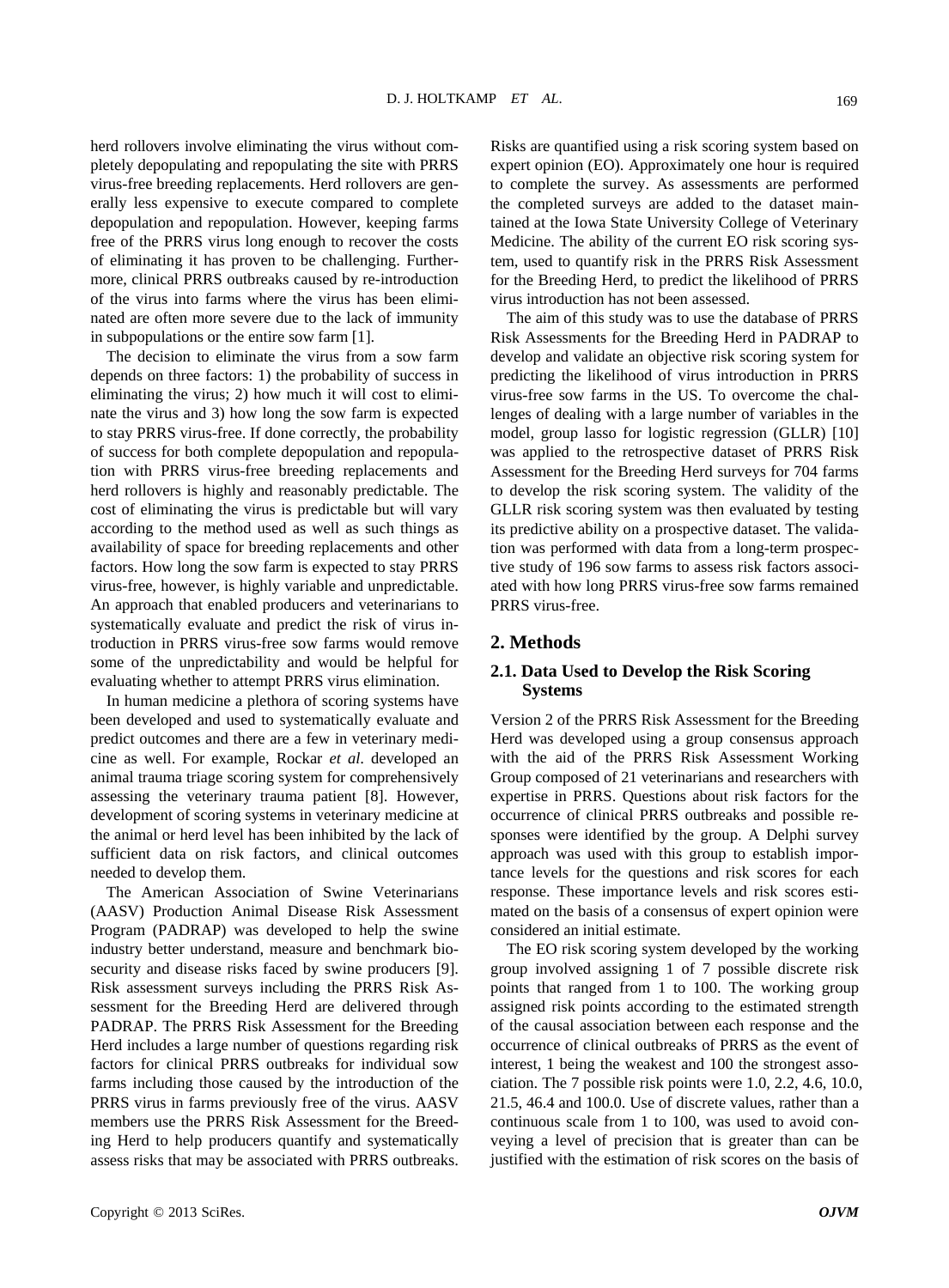expert opinion.

Importance levels for each question from the Delphi survey were used to narrow the list of questions to be included in the final survey. From the initial list of 260 survey questions, 155 questions were selected to be included in the final survey. Of the 155 questions in version 2 of the PRRS Risk Assessment for the Breeding Herd 31 capture information about internal risk factors and 124 questions about external risk factors. The section of the survey about internal risk factors includes questions about bio-management factors that are important when the virus is already present in the farm. It also includes questions about the PRRS outbreak history of the farm; the PRRS status of the herd; and other factors, such as vaccine use, that are highly correlated with the PRRS status of the herd. External risk factors include those factors that are important for excluding the virus from a farm that is free of the virus or new strains of the virus from a farm where the virus is already present. The internal and external categories of risk factors were further subcategorized.

The data used to develop and validate the GLLR risk scoring system includes surveys in the database completed between March 2005 and March 2009. The unit of concern was the sow farm and therefore, the most recent complete survey for 896 sow farms in the United States or Canada were included in the database used to develop and validate the GLLR risk scoring system. Of those, 196 were completed for a long-term prospective study to assess risk factors associated with how long PRRS virusfree sow farms remained PRRS virus-free. These were excluded from the retrospective dataset and subsequently used to validate the risk scoring system. Therefore, surveys for 704 sow farms were used to develop the GLLR risk scoring system.

The outcome variable used to develop the GLLR risk scoring system was whether the sow farm had one or more PRRS outbreaks in the three years prior to when the survey was completed. In the survey, a clinical PRRS outbreak was defined as an increase in one or more reproductive performance measures that exceeds normal variation with diagnostic confirmation of PRRS virus involvement. Three questions from the survey used to determine the outcome variable, and a related question that asks for the number of PRRS clinical outbreaks in the previous three to five years, were excluded from the list of explanatory variables. Twenty-four other questions were also excluded because the response for each would generally be caused by a clinical PRRS outbreak and therefore inappropriate as an explanatory variable. Excluded were questions about the PRRS virus status and other factors, such as vaccine use, which is highly correlated with the PRRS status of the animals in the herd or incoming breeding replacements. The remaining 127

survey questions, 8 in the internal and 119 in the external risk factor sections of the survey, were used to develop the risk scoring system. Both categorical and continuous responses were included in the survey. All survey questions originally captured as continuous responses were transformed to categorical responses using cutoff values identified by the PRRS Risk Assessment Working Group for the purpose of assigning risk scores.

#### **2.2. Methods for Development of Risk Scoring System**

A standard approach to construct a scoring system is multivariate logistic regression. The variable selection is frequently based on variable significance and the coefficient estimates from the logistic regression models can be used as scores assigned to selected variables [11]. "Quasi-complete-separation", however, can occur when the number of variables is large, as it was for this analysis, which leads to unstable coefficient estimates [12]. Meier *et al*. proposed a GLLR method suitable for highdimensional multivariate logistic regression problems which estimates coefficients accurately [10]. GLLR is also considered a variable selection method because coefficients estimated to be 0 do not contribute to the model.

GLLR was applied for this analysis as previously described by Lin *et al*. [13]. The possible responses for each survey question were first converted to dummy indicator variables. All possible responses for the same question were considered to be in the same group. After excluding the baseline variable from each group, there were 339 dummy variables from the 127 questions (groups). The variable selected as the baseline for each group was the one with the lowest risk score according to the current risk scoring system based on expert opinion. R package "grplasso" was used to perform the GLLR [14]. We applied leave-one-out cross validation to choose the tuning parameter that maximizes area under the receiver operator characteristic (ROC) curve in the GLLR algorithm, using the multiplicative grid method proposed by Meier *et al*. [10]. The estimated values of coefficients from the GLLR model were used as the risk scores for corresponding responses. The overall GLLR risk score of a farm is the sum of scores from all questions included in the GLLR model. All calculations were programmed in R [15].

#### **2.3. Validation of the Risk Scoring System**

Sow farms for the long-term prospective study of 196 PRRS virus-free sow farms in the US were enrolled in 2006 and 2007. The data generated by this study was used to validate the GLLR risk scoring system. The PRRS status of the sow farms were routinely monitored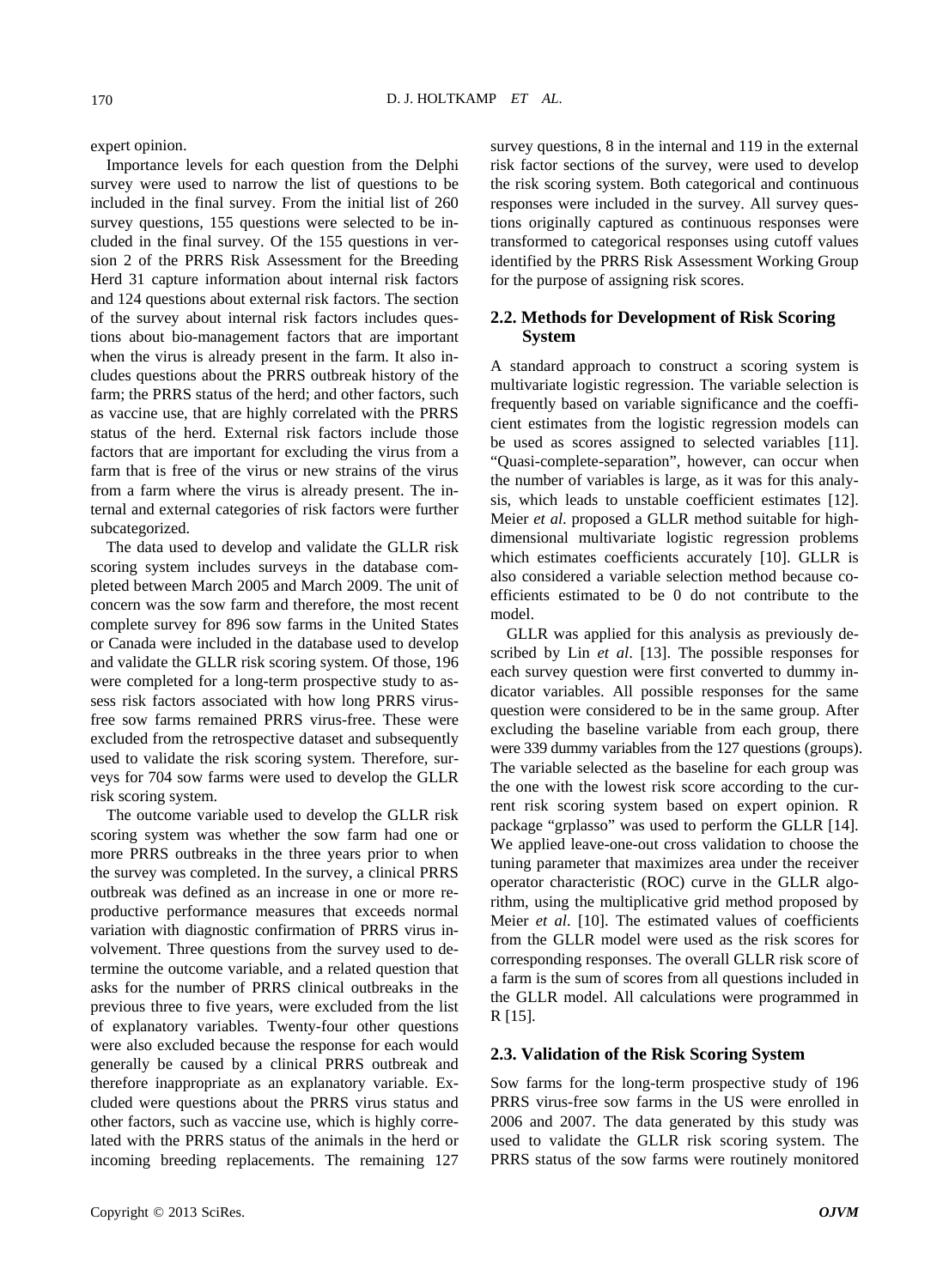for the duration of the study. Survival was defined as remaining PRRS virus-free and ended when a sow farm was confirmed by the collaborating veterinarian to be PRRS virus-infected. Confirmation of infection was determined and recorded when diagnostics were completed to confirm the sow farm was no longer free of the PRRS virus. For the sow farms identified as infected, the survival time was calculated as the number of weeks between the date the sow farm was enrolled and the confirmation of positive date. Sow farms that were removed before the end of the analysis period (March 17, 2011) were treated as censored. All sow farms in the study had been enrolled for at least 130 weeks at the end of the analysis period. The dichotomous outcome variable was the survival status at 130 weeks post enrollment.

Version 2 of the PRRS Risk Assessment for the Breeding Herd was used to collect information on the risk factors. The risk assessments used for the purpose of validating the GLLR risk scoring system were completed at the time the farms were enrolled in the study. The GLLR risk scoring system was applied to the completed risk assessments to determine an overall risk score for each sow farm. The overall GLLR risk score of a farm was calculated as the sum of all coefficient estimates corresponding to the survey responses provided for the farm for all questions included in the GLLR model. The overall EO risk score was calculated as the sum of the risk scores based on expert opinion corresponding to the survey responses for all questions included in the GLLR model. Calculations of the overall risk scores were performed in R [15]. Risk scores for only the questions in the internal and external sections of the survey were also calculated.

ROC curve analysis was used to compare the performance of the GLLR risk scoring system to the currently used EO risk scoring system for predicting whether herds survived, that is remained PRRS virus-free for 130 weeks. The dichotomous outcome variable was the survival status at 130 weeks post enrollment. The risk scoring system with the higher area under the curve (AUC) was regarded as superior.

Two cutoff values for the overall risk score to categorize the risk were selected and evaluated. One cutoff value with a high positive predictive value (PPV) and the other with a high negative predictive value (NPV) were selected to form three risk groups (low, medium and high). Kaplan-Meier survival curves and the log-rank test was applied to compare the difference in how long PRRS virus-free sow farms remained virus-free among the three groups. Sow farms remaining PRRS virus-free at the end of the analysis period were right censored. The survival package in R was used to perform the "survival" analysis [16].

### **3. Results**

Among the 704 sow farms in the dataset of risk assessments used to develop the GLLR risk scoring system, 398 (56.8%) sow farms had outbreaks in the past 3 years. The farms were located throughout the US. One hundred and eighty-four (26.1%) farms were located in relatively pig dense Midwest states; 56 (8%) from Iowa; 39 (5.5%) from Minnesota; 33  $(4.7%)$  from Illinois and 15  $(2.1%)$ from Indiana. Forty-one (5.8%) farms were from the other Midwest states. There were 153 (21.7%) from North Carolina and the remaining 367 (52.1%) farms were from the other states in the US. Sow farms were categorized by size; 41 (5.8%) farms had fewer than 300 sows; 151 (21.4%) farms had 300 to 799 sows; 200 (28.4%) had 800 to 1999 sows; 175 (24.9%) had 2000 to 2999 sows and 137 (19.5%) had more than 2999 sows. There were 594 (84.4%) commercial farms and 110 (15.6%) genetic farms. Genetic farms were defined as those where the primary purpose was producing genetic replacements.

Of the 196 farms enrolled in the long-term prospective study of PRRS virus-free sow farms, 156 (79.6%) remained negative after 130 weeks. One-hundred eighty two (93%) survived for 1 year or longer. Seventy-nine (40.3%) farms were located in pig dense states in the Midwest; 12 (6%) from Iowa; 38 (19%) from Minnesota; 21 (11%) from Illinois and 8 (4%) from Indiana. Twentyone (11%) farms were from the other Midwest states. There were 18 (9%) from North Carolina. The remaining 78 (40%) farms were from the other states in the US. Sow farms were categorized by size; 1 (0.5%) farm had fewer than 300 sows; 50 (25.5%) had 300 to 799 sows; 42 (21.4%) had 800 to 1999 sows; 61 (31.1%) had 2000 to 2999 sows and 42 (21.4%) had more than 2999 sows. There were 95 (48.5%) commercial farms and 101 (51.5%) genetic farms.

Eighty-two of the 127 questions in the PRRS Risk Assessment for the Breeding Herd survey in the GLLR model had non-zero variable coefficients and were therefore included in the GLLR risk scoring system. **Table 1** is a summary of the number of survey questions included in the GLLR risk scoring system by category of risk factors in the PRRS Risk Assessment for the Breeding Herd. Five of the eight (62%) internal risk factor questions were included in the GLLR risk scoring system. All the subcategories of risk factors had at least one question included. Seventy-seven of the 119 (65%) external risk factor questions were included in the scoring system.

ROC curves to compare the performance of the GLLR risk scoring system to the currently used EO risk scoring system for predicting whether herds remained PRRS virus-free for 130 weeks are presented in **Figure 1**. The ROC curve for the GLLR risk scoring system dominated the ROC curve for the EO risk scoring system. The GLLR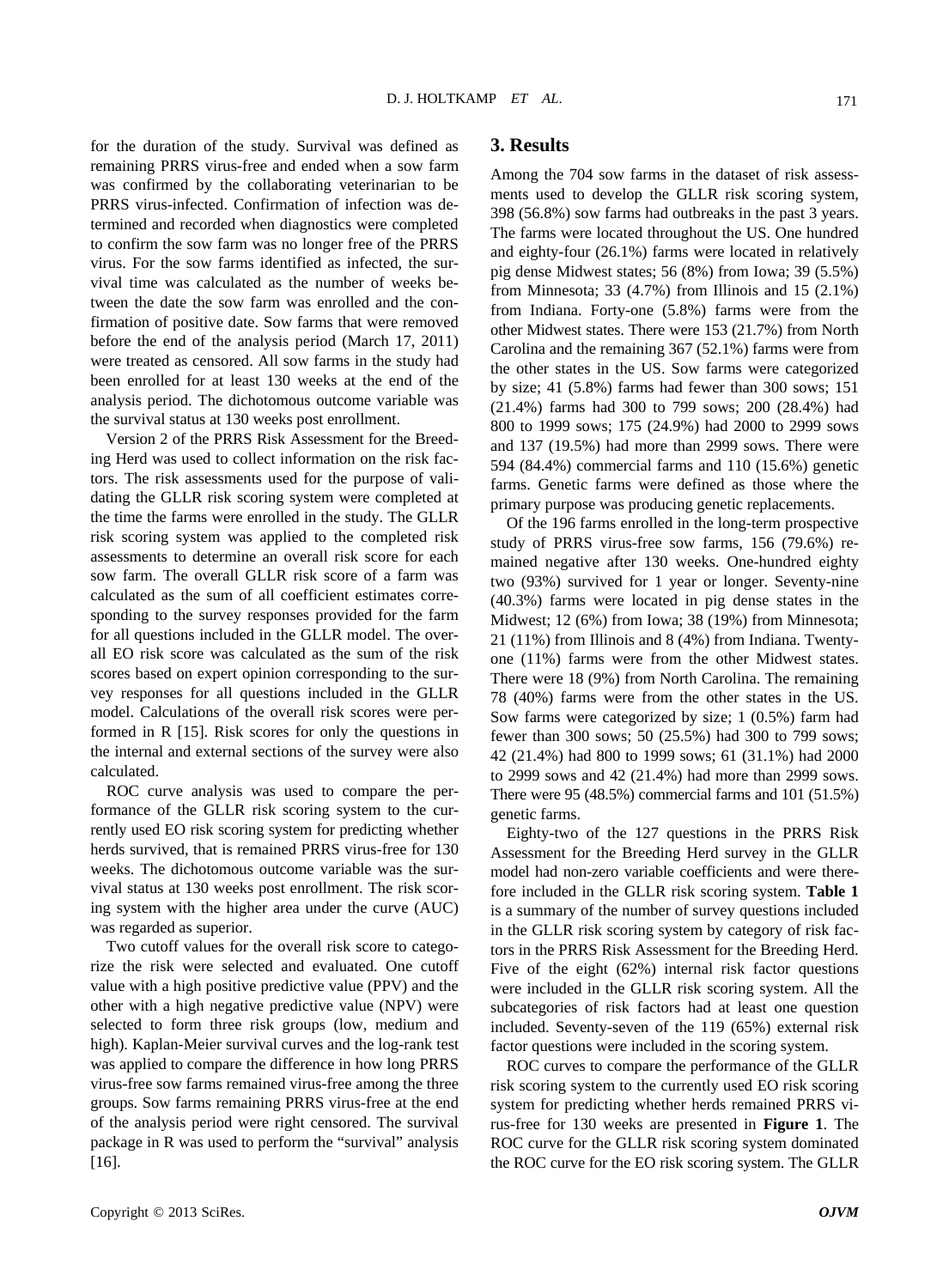#### D. J. HOLTKAMP *ET AL*.

| Category of risk factors in the survey              | Questions       |                | Dummy variables |                |
|-----------------------------------------------------|-----------------|----------------|-----------------|----------------|
|                                                     | Number included | Total          | Number included | Total          |
| Internal risks                                      |                 |                |                 |                |
| Circulation risks                                   |                 |                |                 |                |
| Characteristics of the herd                         | 3               | 4              | 9               | 12             |
| Characteristics of the site                         |                 | 2              | 2               | 5              |
| Management practices                                | 1               | $\overline{c}$ | 5               | 9              |
| External risks                                      |                 |                |                 |                |
| Pig related risks                                   |                 |                |                 |                |
| Entry of replacement animals into the breeding herd | 9               | 12             | 33              | 40             |
| Entry of semen into the breeding herd               | 16              | 31             | 58              | 105            |
| Non-pig related risks                               |                 |                |                 |                |
| Transportation of live animals                      | 23              | 29             | 64              | 79             |
| Transportation of feed                              | 1               | 1              | $\overline{2}$  | $\overline{c}$ |
| Employee and service vehicles                       | 2               | 2              | 8               | 8              |
| Disposal of dead animals and waste management       | 2               | 8              | 3               | 10             |
| Employees and visitors                              | 7               | 9              | 16              | 19             |
| Entry of supplies                                   |                 | 1              | $\overline{c}$  | $\overline{c}$ |
| Facilities                                          | 2               | 4              | 5               | 9              |
| Bio-vectors                                         |                 |                | 2               | 2              |
| Density of pig farms in the area                    | 3               | 3              | 9               | 9              |
| Neighboring pig farms                               | 6               | 13             | 16              | 32             |
| Distance to pork industry infrastructure            | 3               | 4              | 7               | 11             |
| Topography and forestation of surrounding area      |                 |                | 3               | 3              |

**Table 1. Summary of number of questions in the risk scoring system determined by applying group lasso logistic regression (GLLR) to the database of PRRS Risk Assessment for the Breeding Herd surveys by category of risk factors.**



**Figure 1. Receiver operator curves for the predicting whether a sow herd had one or more PRRS outbreaks in the previous three years with the risk scoring systems derived from expert opinion (EO) and by applying group lasso logistic regression (GLLR) to the database of PRRS Risk Assessment for the Breeding Herd surveys.**

risk scoring system (AUC, 0.76; 95% CI, 0.67 - 0.84) performed significantly better than the EO risk scoring

system (AUC, 0.36; 95% CI, 0.27 - 0.46) for predicting whether sow farms in the prospective study survived for 130 weeks (p < 0.001).

To explore the predictive ability of the GLLR risk scoring system, standardized internal and external risk scores were calculated using the GLLR risk scoring system. A scatter plot of whether farms in the long-term prospective study of 196 PRRS virus-free sow farms in the US survived for 130 weeks by their standardized internal and external risk scores is shown in **Figure 2**. The internal risk score was standardized by subtracting the group mean internal risk score and dividing by the square root of the sample variance. The standardized external risk score was calculated in the same manner. Eightyeight of the 98 (89.8%) sow farms with standardized external risk scores below the median stayed PRRS virus-free for 130 weeks. Sow farms with standardized external risk scores greater than or equal to the median were less likely to survive with only 68 of 98 (69.4%) remaining PRRS virus-free for 130 weeks. Eighty-two of the 98 (83.7%) sow farms with standardized internal risk scores below the median stayed negative for 130 weeks compared to only 74 out of 98 (75.5%) of the sow farms with standardized internal risk scores greater than or equal to the median remaining negative for 130 weeks. Remarkably,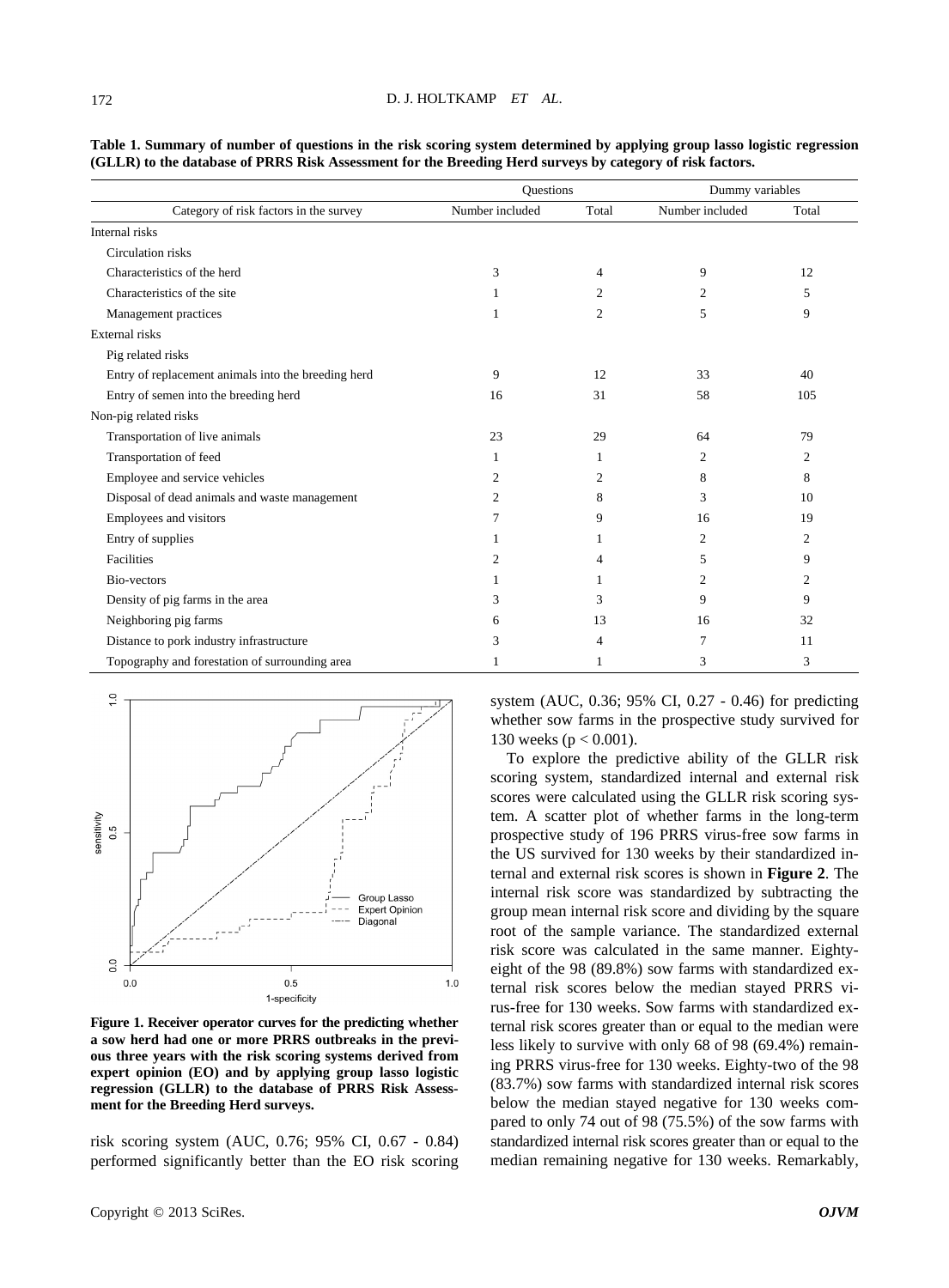

**Figure 2. Scatter plot of whether farms in the long-term prospective study of 196 PRRS virus-free sow farms in the US survived for 130 weeks by their standardized internal and external risk scores determined by applying group lasso logistic regression (GLLR) to the database of PRRS Risk assessment for the breeding herd surveys.**

45 of the 47 (95.7%) farms with standardized internal and external risk scores below the median, those in the lower left quadrant, remained PRRS virus-free for 130 weeks. For farms in all other quadrants, only 38 of 111 (74.5%) remained PRRS virus-free for 130 weeks.

To further evaluate the validity, and potential use, of the GLLR risk scoring system, the farms were divided into three groups by selecting a low and high cutoff value for the GLLR risk score (**Figure 3**). The low cutoff value was selected so that the NPV was at least 90 percent. The value with the highest PPV that met the NPV criteria was selected as the low cutoff value. The high cutoff value was selected so that the PPV was at least 80 percent because if a cutoff value was selected so that the PPV was at least 90 percent, only two farms met the criterion. Farms with an overall GLLR score smaller than the low cutoff were assigned to low risk group (88 farms); those with a score larger than the high cutoff were assigned to the high risk group (10 farms). All other farms were in the medium risk group (98 farms).

Kaplan-Meier survival curves for each of the risk groups are reported in **Figure 4**. The difference in the survival curves among the three risk groups was statistically significant ( $p < 0.001$ ) by the log-rank chi-squared test. **Figure 5** is a summary of sow farm survival by risk group for year 1, 2 and 130 weeks. Relative to farms in the low and medium risk groups, a greater percentage of farms in the high risk group became PRRS virus infected in 1 year, 2 years and 130 weeks. Only 2 of the 10 (20



**Figure 3. Plot of positive and negative predictive values for predicting whether farms in the long-term prospective study of 196 PRRS virus-free sow farms in the US survived for 130 weeks for alternative cutoff values of the risk score determined by applying group lasso logistic regression (GLLR) to the database of PRRS Risk Assessment for the Breeding Herd surveys.**



**Figure 4. Kaplan-Meier survival curve for farms in the long-term prospective study of 196 PRRS virus-free sow farms in the US stratified by risk group. Risk groups defined by low and high cutoff value of the risk score determined by applying group lasso logistic regression (GLLR) to the database of PRRS Risk Assessment for the Breeding Herd surveys.**

percent) farms in the high risk group remained negative after 2 years and 130 weeks. Relative to farms in the low risk group, a lesser percentage of farms in the medium risk group became infected in the first year; however, at the end of 2 years and 130 weeks, this relationship was reversed. Most (81 out of 88) of the farms in the low risk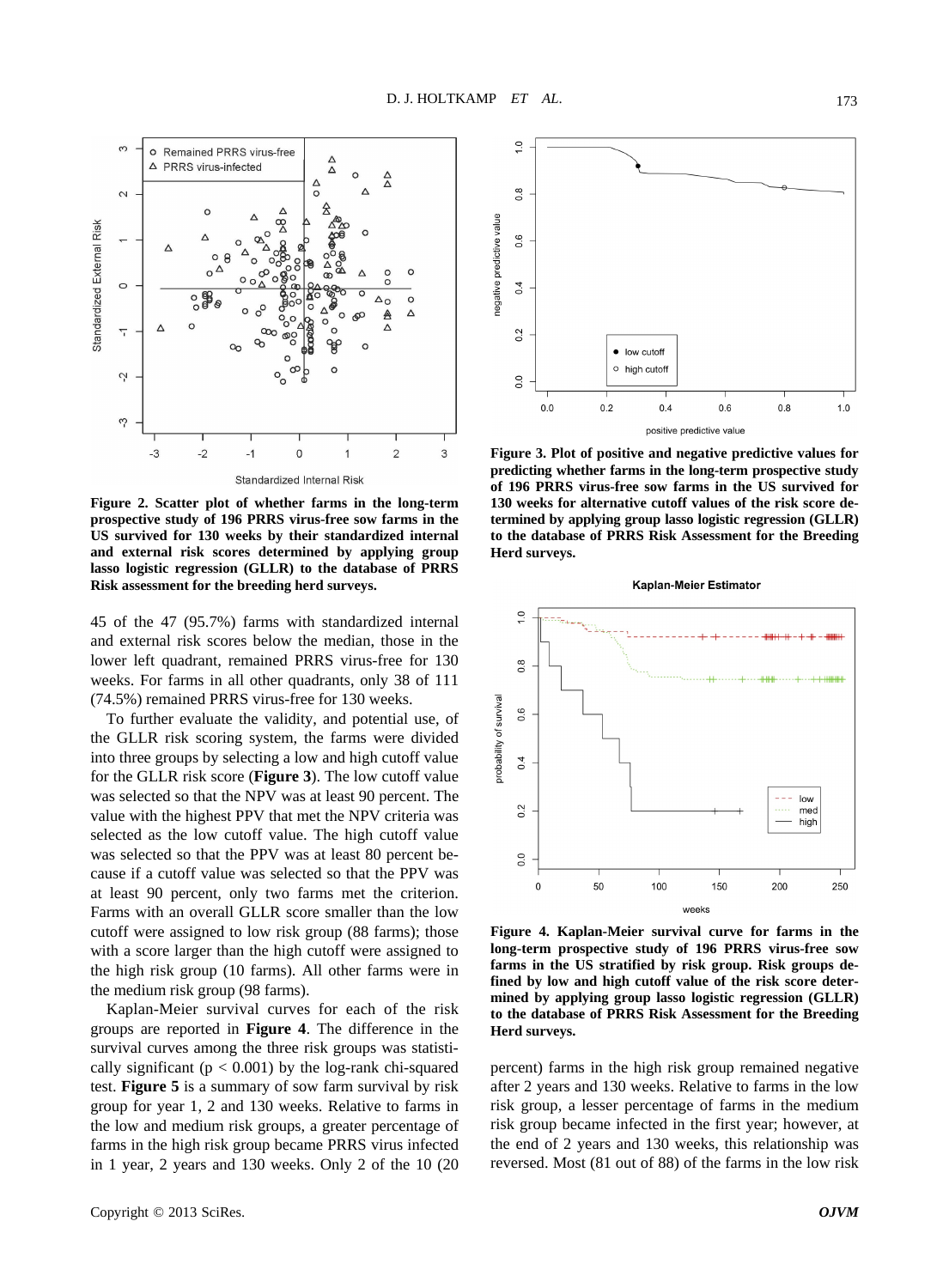

**Figure 5. Survival of farms for 1 year, 2 years and 130 weeks in the long-term prospective study of 196 PRRS virus-free sow farms in the US by risk group. Risk groups defined by low and high cutoff value of the risk score determined by applying group lasso logistic regression (GLLR) to the database of PRRS Risk Assessment for the Breeding Herd surveys.**

group stayed PRRS virus-free for 130 weeks

### **4. Discussion**

The results of this study are encouraging as the GLLR risk scoring system developed to perform well. Dividing farms into 3 risk groups (low, medium and high) using a low and high cutoff values for the GLLR risk score was informative as the differences in the KM survival curves for the 3 groups were both clinically meaningful and statistically significant. The GLLR risk scoring system used in conjunction with the PRRS Risk Assessment for the Breeding Herd survey delivered through PADRAP appears to have the potential to help veterinarians predict the likelihood of virus introduction in PRRS virus-free sow farms in the US. If incorporated into PADRAP, the GLLR risk scoring system would enable producers and veterinarians to more confidently predict how long sow farms will remain PRRS virus-free following successful elimination of the virus. As a result, some of the uncertainty that has deterred veterinarians and producers from attempting to eliminate the PRRS virus from sowing farms would be removed.

The results reveal the limitations of relying on expert opinion for developing risk scoring systems in food animal medicine as the EO risk scoring system was a poor predictor of the likelihood of virus introduction into PRRS virus-free sow farms. The results also demonstrate the utility of group lasso for logistic regression for overcoming the challenges of dealing with the large number of variables.

The questions in the risk assessment survey were assigned to the internal and external risk sections, in part, on the basis of possible routes of transmission of the PRRS virus. Questions in all of the internal and external risk sections were included in the GLLR risk scoring system suggesting that all of the routes of transmission that were considered in this study were important enough to be included in the risk scoring system. This is consistent with the body of research demonstrating the importance of multiple routes by which PRRS virus is transmitted [17].

This study utilized the data in the PRRS Risk Assessment for the Breeding Herd survey delivered through PADRAP and used by a community of swine veterinarians. This was only possible because veterinarians use of the risk assessment survey has produced a large dataset of information on risk factors, incidence and clinical outcomes for PRRS virus in swine. Because of the resources needed to create these databases they have not previously been developed as they have in human medicine. A program like PADRAP which relies on a community of veterinarians using a program that is supported by a professional association is a way to successfully overcome the resource limitations in veterinary medicine.

## **5. Acknowledgements**

The authors thank AASV, National Pork Board, National Pork Producers Council, Boehringer Ingelheim Vetmedica Inc., Newport Laboratories, Harrisvaccines and USDA (USDA NIFA Award 2008-55620-19132) for supporting PADRAP financially.

#### **REFERENCES**

- [1] D. J. Holtkamp, *et al.*, "Assessment of the Economic Impact of Porcine Reproductive and Respiratory Syndrome Virus on United States Pork Producers," *Journal of Swine Health and Production*, Vol. 21, No. 2, 2013, pp. 72-84.
- [2] Y. Li, *et al.*, "Emergence of a Highly Pathogenic Porcine Reproductive and Respiratory Syndrome Virus in the Mid-Eastern Region of China," *The Veterinary Journal*, Vol. 174, No. 3, 2007, pp. 577-584. [doi:10.1016/j.tvjl.2007.07.032](http://dx.doi.org/10.1016/j.tvjl.2007.07.032)
- [3] S. Dee, H. Joo, B. Park, T. Molitor and G. Bruna, "Attempted Elimination of Porcine Reproductive and Respiratory Syndrome Virus from a Seedstock Farm by Vaccination of the Breeding Herd and Nursery Depopulation," *Veterinary Record*, Vol. 142, No. 21, 1998, pp. 569-572.